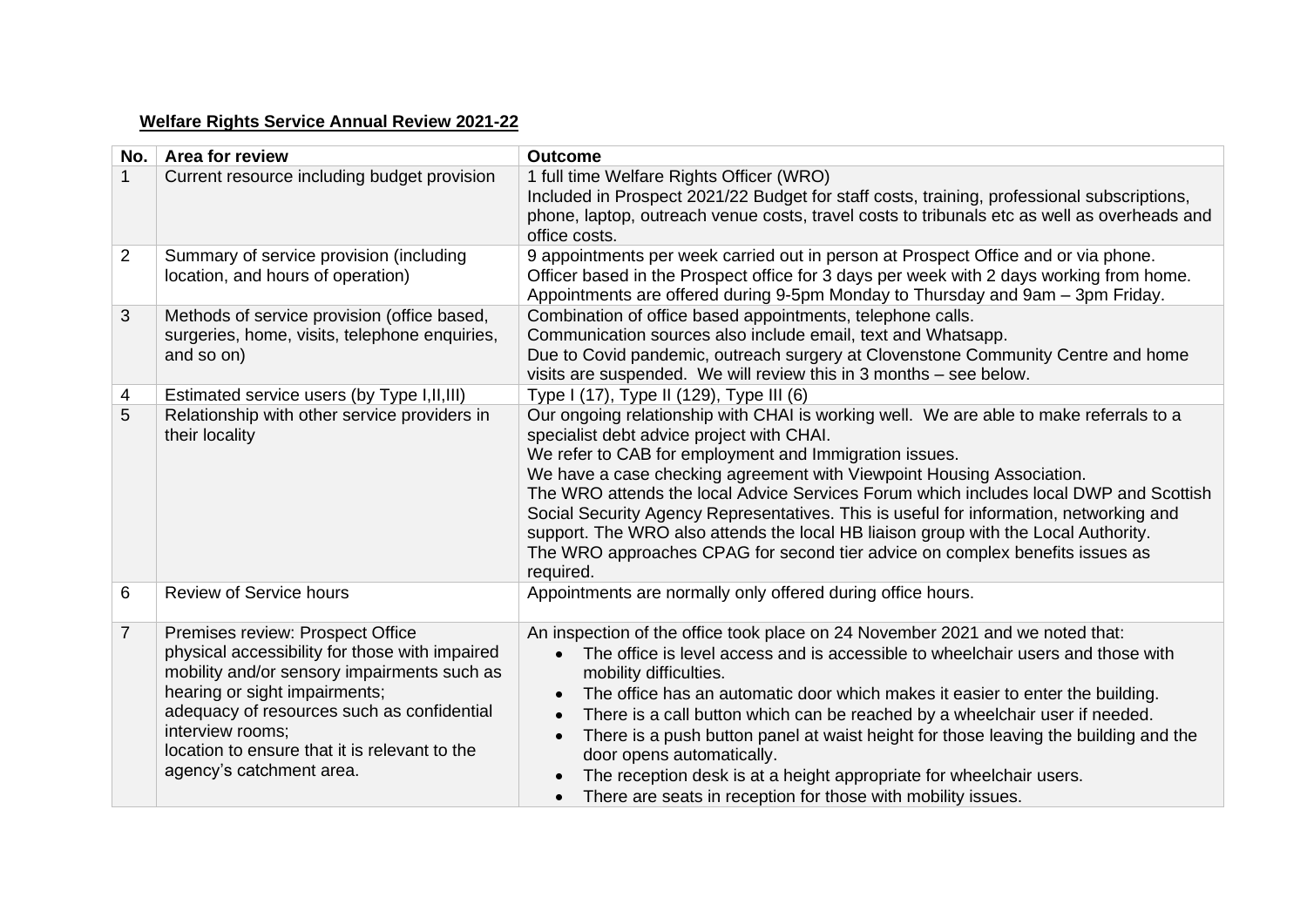|                                                                                                                                                                                                                                                                                                                        | The office is situated in the middle of Prospect's stock.<br>The office is situated next to a bus stop on a well serviced bus route.<br>There is free on street parking next to the office.<br>The reception area has sufficient turning space for wheelchairs.<br>There is an accessible public toilet in the reception area.<br>The office is well lit for those with sight difficulties.<br>We offer a range of methods to assist our tenants with hearing difficulties, including<br>offer of a pad and pen or communicating via family members.<br>We offer a translation service where required.<br>The advice appointments are offered in Prospect's Community Room. This is a<br>spacious comfortable room designed to put people at ease. Within the room there<br>is a telephone and computers with guest wifi. This facilitates conversations<br>regarding Universal Credit journals etc. There is a printer that tenants can use to<br>print off payslips etc.<br>Covid measures include provision of hand sanitiser, masks distancing and screens.<br>This is helpful to protect clients with health conditions as well as staff.<br>The interview rooms all have toys for parents visiting with young children.<br>The interview rooms are confidential.<br>There is an accessible lift should visitors need to visit the upper floor. |
|------------------------------------------------------------------------------------------------------------------------------------------------------------------------------------------------------------------------------------------------------------------------------------------------------------------------|------------------------------------------------------------------------------------------------------------------------------------------------------------------------------------------------------------------------------------------------------------------------------------------------------------------------------------------------------------------------------------------------------------------------------------------------------------------------------------------------------------------------------------------------------------------------------------------------------------------------------------------------------------------------------------------------------------------------------------------------------------------------------------------------------------------------------------------------------------------------------------------------------------------------------------------------------------------------------------------------------------------------------------------------------------------------------------------------------------------------------------------------------------------------------------------------------------------------------------------------------------------------------------------------------------------------------------------------------|
| Premises review: Outreach venues<br>8<br>physical accessibility for those with impaired<br>mobility and/or sensory impairments such as<br>hearing or sight impairments;<br>adequacy of resources such as confidential<br>interview rooms;<br>location to ensure that it is relevant to the<br>agency's catchment area. | Not required currently – see above. To be carried out once venues used again.                                                                                                                                                                                                                                                                                                                                                                                                                                                                                                                                                                                                                                                                                                                                                                                                                                                                                                                                                                                                                                                                                                                                                                                                                                                                        |

## **Follow up work required – with target timescales:**